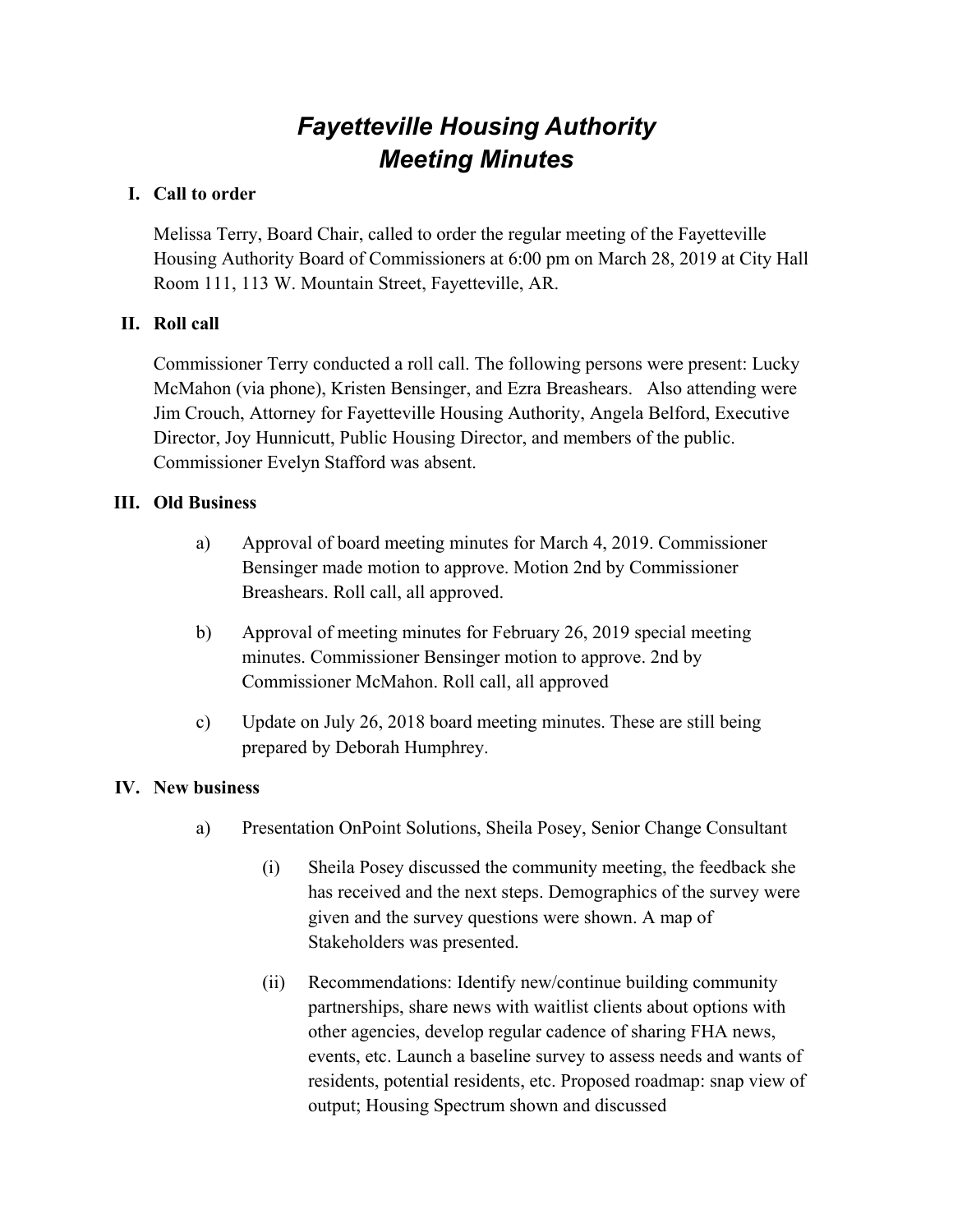- (iii) NW Regional Housing Authority is asking their board to allocate 10 vouchers for Fayetteville. We have helped them house 2. They are also asking their board if they can allocate 17 Home Ownership Voucher Program. Can be used anywhere in Washington County except Fayetteville city limits. We can walk with them and see how it works.
- b) Sheila Posey will be helping plan the Board of Commissioner's Strategic Planning Retreat. After speaking to all members, chart sequence of events, focus on specific topics.
- c) Staff Report:

A. Executive Director Report

- (i) Tenant Based Rental Assistance Application (TBRA): Victoria Dempsey is filing out grant application. Letter of support has been received from Mayor Jordan and heard back from ADFA about questions.
- (ii) Discussion on partnering with Partners for Better Housing.
- (iii) Move to Work (MTW): HUD has made a call for applications for Move to Work and are adding 100 openings in the program. MTW takes control of Housing funds from HUD regulations, and bring it back local. Allows HA's to spend federal dollars more efficiently. In addition to survey and application, Board approval is needed to apply. Commissioner Terry made motion to authorize Angela Belford to submit letter of interest. Commissioner Bensinger 2<sup>nd</sup> the motion. Roll call, all approved.
- (iv) Discussion on hiring a temporary receptionist through the end of the budget year. The position would be 30 hours per week, at \$15 an hour, and no benefits.
- (v) Discussion on changing the personnel policy. Currently, new employees cannot take paid time off (PTO) until after employed 6 months. The change would allow employees to use accrued PTO after 90 days.

B. Public Housing Director Report

(vi) Occupancy Rate for March is 100% for all properties.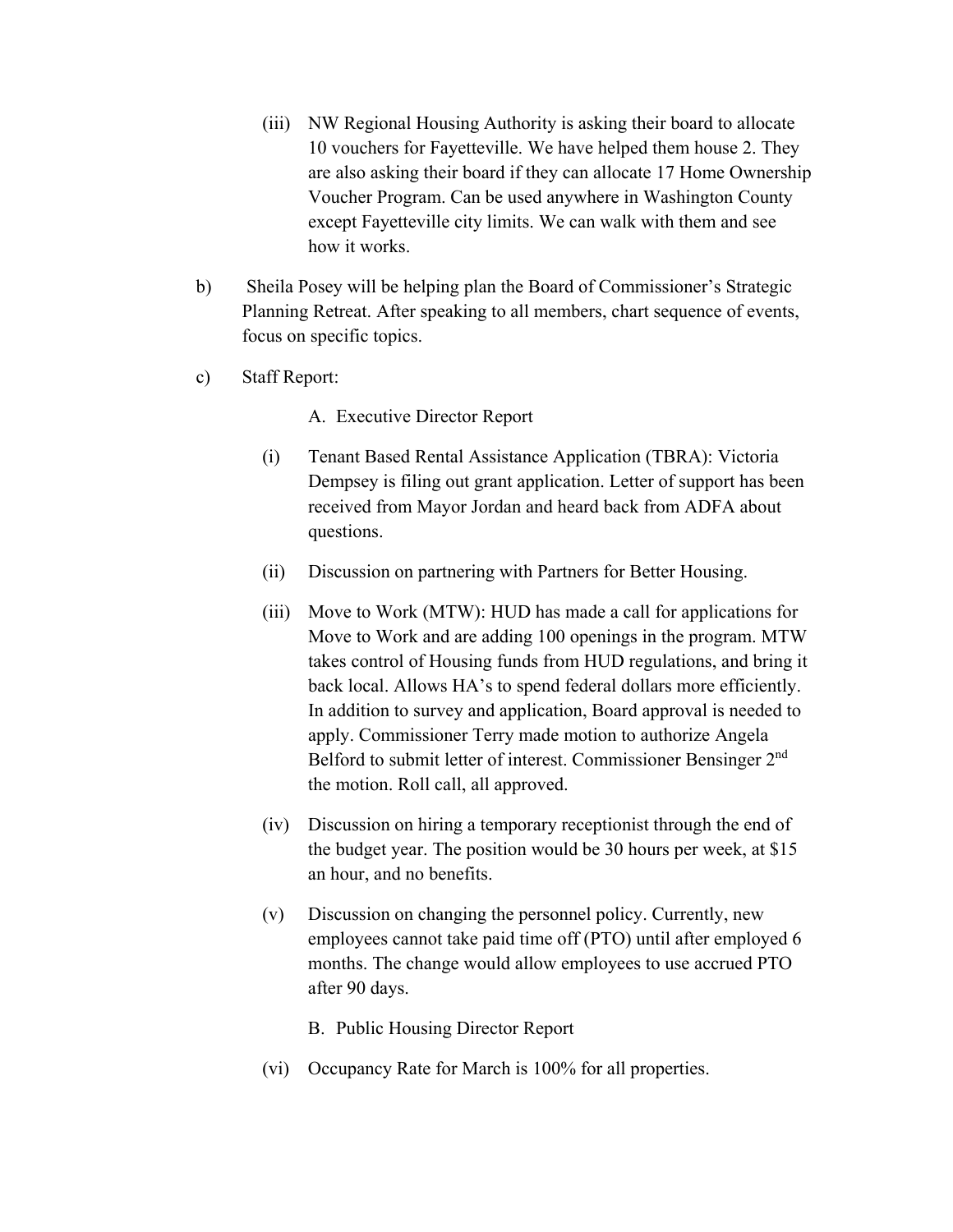- (vii) Reports on number and time taken for work orders for the month. Report on online applications and online rent payments.
- (viii) Overview of Hillcrest Tower community activities.
- (ix) Discussion of possibly painting Lewis Plaza and Willow Heights.
- d) Resolution #1140-Authorization to contract with Lubin Enterprises, Inc. to complete Hillcrest Towers Renovation. Commissioner Terry made a motion to approve the contract with Lubin Enterprises. Commissioner McMahon 2<sup>nd</sup> the motion. Roll call, all approved.
- e) Resolution #1141-Authorizaiton to hire a temporary receptionist through the end of the budget year. Commissioner Bensinger made a motion to approve resolution 1141 to authorize hiring a temporary receptionist through September 30, 2019. Commissioner Breashears  $2<sup>nd</sup>$  the motion. Roll call, all approved.
- f) Resolution #1142-Authoization to change the personnel policy to allow employees to take paid time off after 90 days of employment instead of 180 days. Commissioner Terry made a motion to approve this change in the personnel policy. Commissioner Bensinger 2nd the motion. Roll call, all approved.
- g) Approval of FHA Program's Balance Sheets and Income Statements from November 2018, December 2018, and January 2019, and February 2019 Accounts Payable Summary. Commissioner Breashears made a motion to approve all reports. Commissioner McMahon 2nd the motion. Roll call, all approved.
- h) Authorization for Board Chair to negotiate contracts with the Executive Director. Commissioner Bensinger made a motion for the Board to go into Executive Session to discuss this personnel matter at 8:01pm. Commissioner Breashears 2<sup>nd</sup> the motion. Roll call, all approved. Board reconvened at 8:34pm. Commissioner Terry reopened the meeting after the Executive Session. Commissioner Bensinger made a motion to authorize the Board Chair, Melissa Terry, to negotiate contracts with the Executive Director, Angela Belford. The motion was 2<sup>nd</sup> by Commissioner McMahon. Roll call, all approved.
- i) Public Comment: none at this time.